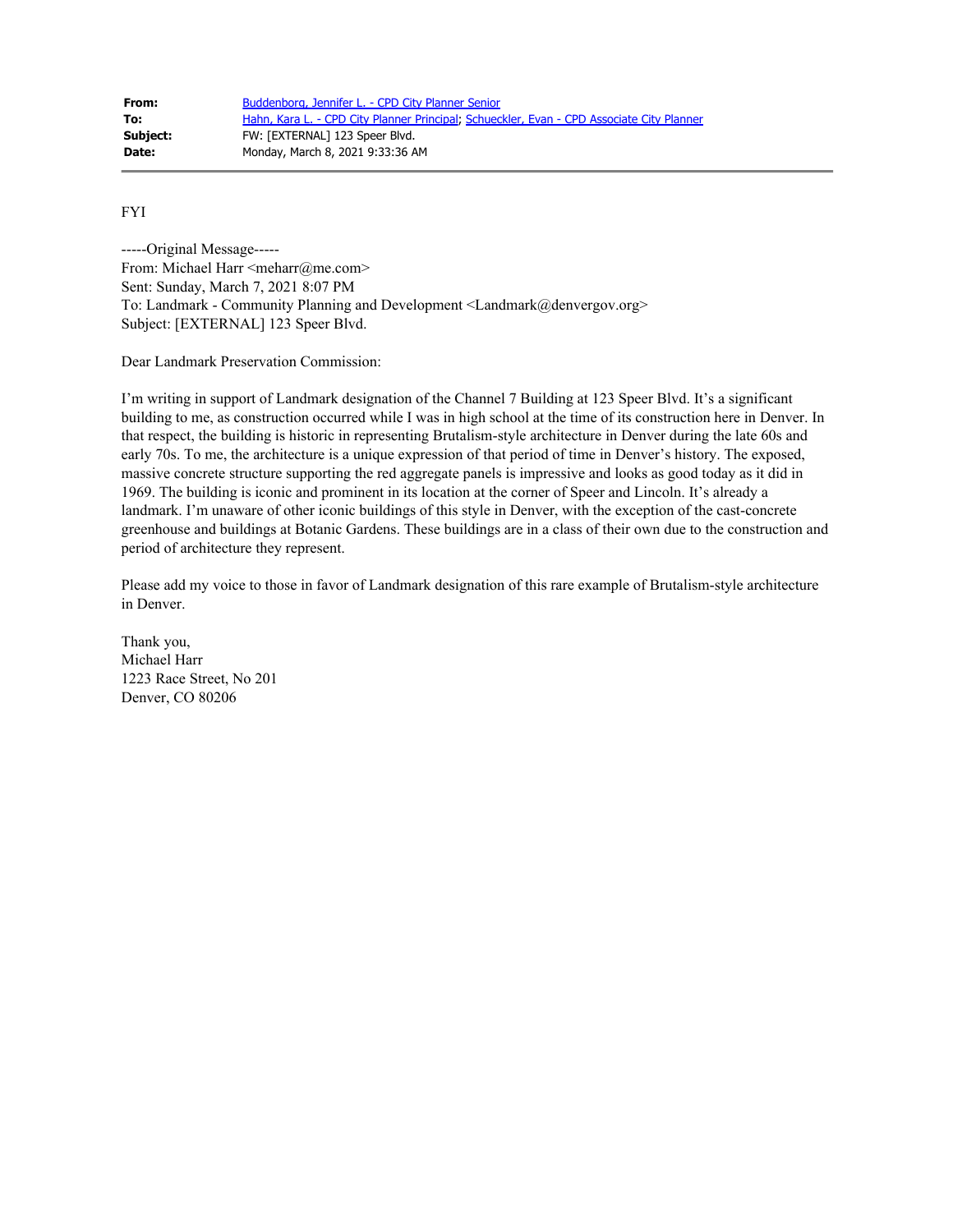Hello -

I'm writing in support of the landmark designation application filed for 123 Speer Blvd. by Brad Cameron, Michael Henry and David Lynn Wise. I grew up just six blocks away from the KMGH building, and when I was younger, worked in that building over two different periods.

While I'm generally not a fan of brutalist architecture, I think the combination of the style, the distinctive Colorado red sandstone coloring and the history behind the building make it worth landmarking and preserving.

Channel 7 has a very rich history; many of the founders of local television worked for KLZ/KMGH. And many local broadcast "firsts" took place there. For example, within my time in Denver TV, KMGH had the first live remote. I still remember Jim Redmond broadcasting live from the Big Thompson flood scene. KMGH was also the first to own a helicopter, and for several years it took off and landed from the 123 Speer Blvd. location.

When I worked at KMGH in the 70s and 80s there was a running joke among those who had worked in the old KLZ building about how much improved things were supposed to be "when we moved into the new building." There was also a persistent story that a second, identical tower would be built on the adjacent parking lot, which of course never came to pass.

I think it would be sad for the KMGH building to be torn down and a soul-less apartment complex built there. That part of Capitol Hill has already undergone so much change mostly through construction of cookie-cutter apartment buildings, that one less would be a boon. I think adaptive reuse of the building, similar to what has taken place on 17th Avenue, or what is planned for Tom's Diner, would be an excellent strategy to keep the tower as it is; demolition of the attached studio building would not be a loss.

Sincerely,

Caroline Schomp 1166 Gaylord St. Denver, CO 80206 303-388-=3109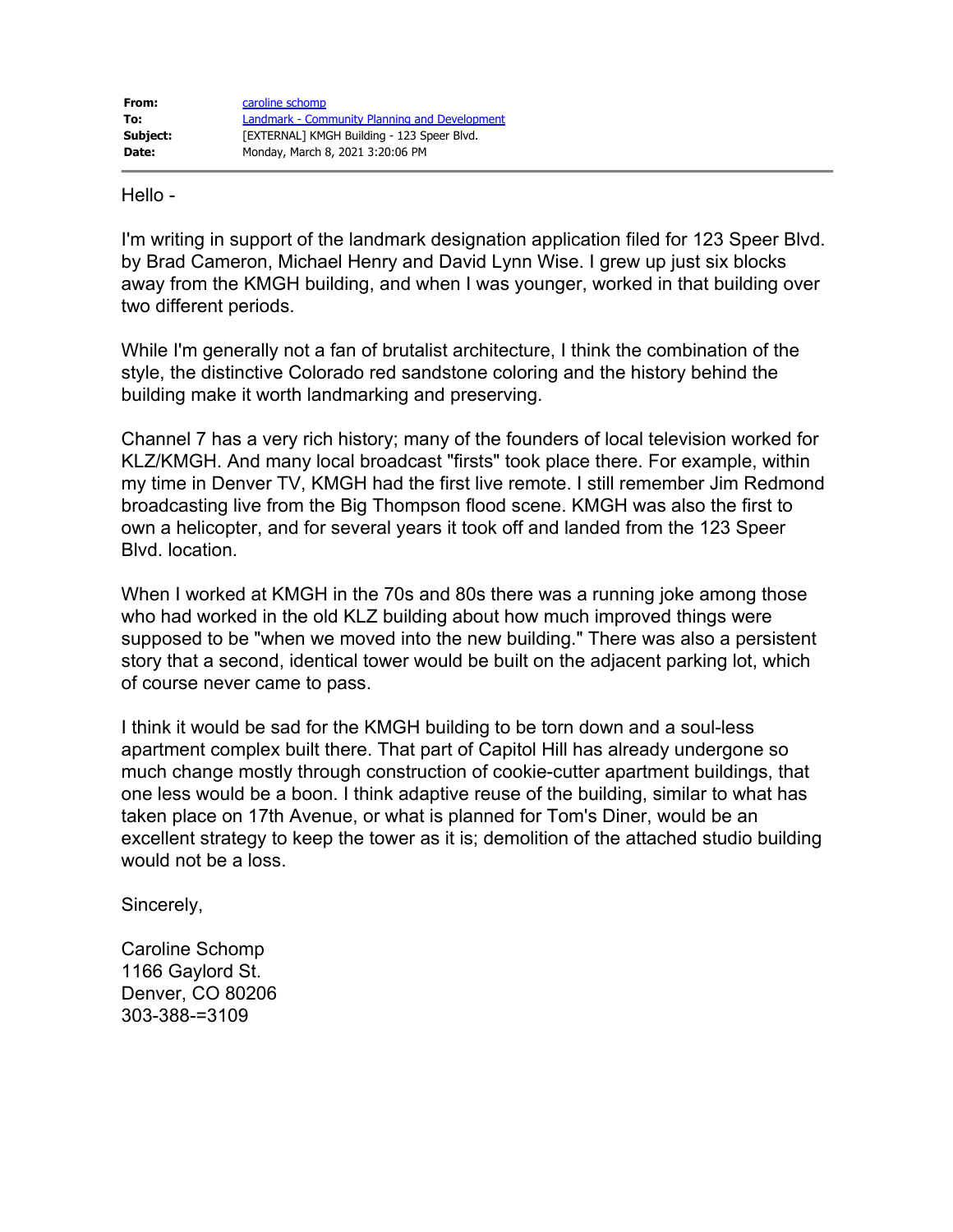| From:    | Landmark - Community Planning and Development                                                 |
|----------|-----------------------------------------------------------------------------------------------|
| To:      | Hahn, Kara L. - CPD City Planner Principal; Buddenborg, Jennifer L. - CPD City Planner Senior |
| Subject: | FW: [EXTERNAL] preservation of Channel 7 building                                             |
| Date:    | Wednesday, March 10, 2021 10:24:42 AM                                                         |

I wasn't sure who to send this to…

From: Judith Bergquist <jbergtrewitt@gmail.com> **Sent:** Wednesday, March 10, 2021 10:08 AM **To:** Landmark - Community Planning and Development <Landmark@denvergov.org> **Subject:** [EXTERNAL] preservation of Channel 7 building

It is too often the easy path taken with architecture, tearing it down rather than re-use and preservation.

We need to preserve architecture of various genres

This is one building we need in Denver to do just that.

It has been a long heartfelt sadness that the 1800's Bank Building at Lawrence and 15th was allowed to be demolished. (And many others.)

Let Denver not repeat this.

--

Judith Bergquist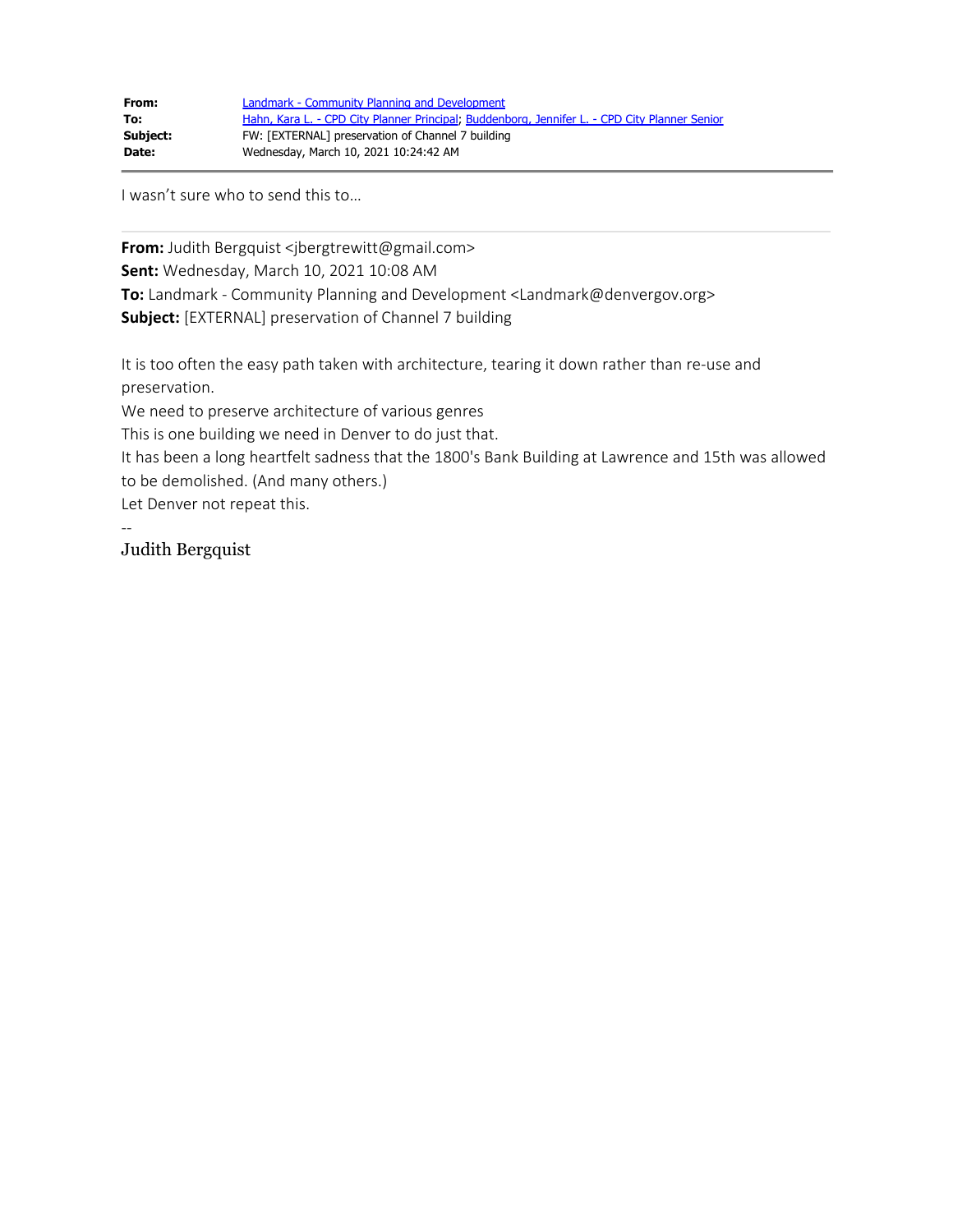**From:** Len Segel <lens@kephart.com> **Sent:** Wednesday, March 17, 2021 8:55 AM **To:** Landmark - Community Planning and Development <Landmark@denvergov.org> **Subject:** [EXTERNAL] In Support of 123 E. Speer

17 March 2021

Greetings:

I'm a Denver architect who is advocating that the Landmarks Board support the protection of the Tower component of the Channel 7 property.

Brutalism is a 'hot' topic across the Country and people are recognizing it as one of the most important styles of architecture in the 20th Century. So why is it still misunderstood in Colorado? A case in point: a developer has purchased the Channel 7 property located at Speer and Lincoln in Denver. They have proposed tearing down this robust example of this innovative adaptation of the Modern movement of architecture. What some people see as FUGLY is actually quite beautiful in its composition. Furthermore, it reveals an important story about America. An enlightened developer could see the merit of adaptively reusing the unique corner tower as the keystone to the development of the rest of the property. Just for the record, the architect, Fulmer & Bowers, designed the Time-Life Broadcast center, which opened in 1969.

While this style was birthed in France in the 1950's it was in the United States where it came into widespread use. This manifestation of Modern architecture has been labeled "Brutalism". That name comes from the French term for textured concrete ('beton brut'), not from the adjective 'brutal'. The roots of Modern architecture were poised and polite, often incorporating white plaster and walls that concealed the buildings' internal logic. Brutalism evolved as more of an expression of the function of the building's use and the spaces inside. The shapes and materials were bold and confrontational, its heavy, rugged forms composed of inexpensive materials that disguised nothing at all. Brutalist buildings of the 1960s and 70s, when the movement reached the height of its influence, are monumental in scale and arresting in appearance, conveying a sense of stability and permanence. Architects took advantage of these qualities, often applying Brutalist principles to all sorts of buildings when an image of strength and permanence was desired.

Famous examples of this design style in America include the Boston City Hall, Marina Towers in Chicago, the old Whitney Museum in NYC, the Salk Institute in San Diego, the Dallas City Hall, and the IBM Headquarters in Boca Raton. Closer to home in Colorado are some amazing examples including The Federal Reserve Bank and the Radisson Hotel on the 16th Street Mall, in Boulder you find NCAR, The Bureau of Standards and Williams Village Residence Halls, and in the metropolitan suburbs there are the Arapahoe Community College and the Renaissance Hotel at Stapleton, just to name a few.

Brutalism represents a break from the conservative past to envision a heroic and progressive future.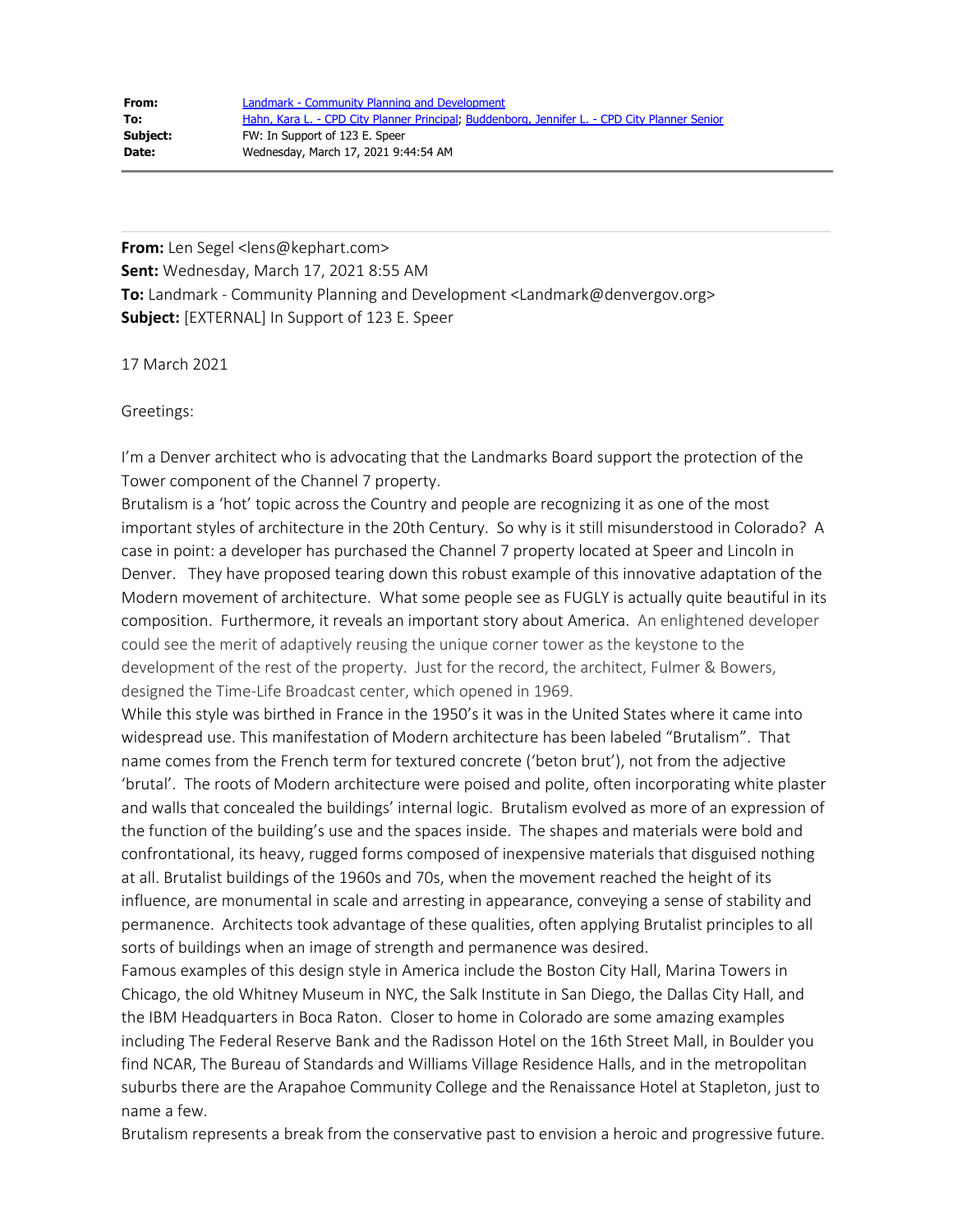In fact, this type of architecture became the de facto favorite approach for many of the important government buildings across the Country. Not since Greek temple architecture was introduced into the fledgling United States in the early 1800's, has such a strong style of design become the expression of the times. In 1962 President Kennedy practically made it the unofficial architecture style for all new government buildings. The epicenter for this movement of design is Washington D.C. where there are more than a dozen Brutalist government buildings including J. Edgar Hoover's famous FBI HQ and the macho HUD HQ Building. From there it spread across the country, being used for schools, churches, offices, libraries and residences.

These buildings tell a very clear story of the 'revolutionary' time period in which they were popular. Think about what was going on in America between the 1950's to the 1970's.

- The Cold war with the Soviet Union was at its height. Nuclear Armageddon was a real possibility. Brutalist architecture responded by expressing an almost fortress-like appearance.
- The U.S. had emerged after WWII as the number one superpower both economically and militarily. Brutalism, in its bold forms and tough materials, vividly expressed that might.
- § There was a shakeup in many aspects of U.S. society stemming from the civil rights movement, the anti-war activities that toppled a presidency, women's liberation, and the emergence of the rebellious rock and roll culture. The dynamic and dramatic sculptural forms of Brutalism reflect those liberating times.
- § Exploration in the sciences exploded….. remember the space race, the infancy of the use of computers, the unveiling of DNA, and the first heart transplant? Brutalism explored the expressive capabilities of materials like concrete in experimental and playful ways.
- There was a 'war on poverty' announced by President Johnson. Concrete was the most abundant and low-cost material. The Brutalist approach by architects expanded its use from just the floors and columns of buildings to become the walls, inside and out.
- The Baby Boomer generation first exercised its demographic power in rejecting the trappings of the past and of their parents. Brutalism discarded the past 'antiseptic' ideas of the Modern movement of design with a much more expressive perspective on the future.
- § Violent crime and protests peaked in the 1960s and '70s. Brutalist architecture responded by projecting the image of insurmountable fortresses that offered safety and security within.

Brutalism is well represented here in Colorado. There may not be a better and more visible example than the Channel 7 tower. Think about how much Denver was reinventing itself in the 1960's and 70's. We were emerging from being cow-town to a center of the petroleum and ski industry in the Rocky Mountain region. Channel 7 celebrated this evolution by cloaking its headquarters in the most innovative style of its times. The corner tower is composed like a classical column with a compact base, an elongated middle section and a cap on top, but with a Brutalist sensibility. The base has 4 massive concrete legs supporting the overhanging office block above. The tower is octagonal in plan with dramatic, angled faces made of textured panels of concrete and the walls facing the streets are a checkerboard of deeply recessed windows. Perhaps influenced by NCAR in Boulder, the concrete here is blended with the local red sandstone, like you see at Red Rocks Amphitheater, to give it an only-in-Colorado appearance.

Built from inexpensive, readily available materials, Brutalism was as accessible and functional as it was symbolically potent, resulting in buildings that have embodied the new powerful position of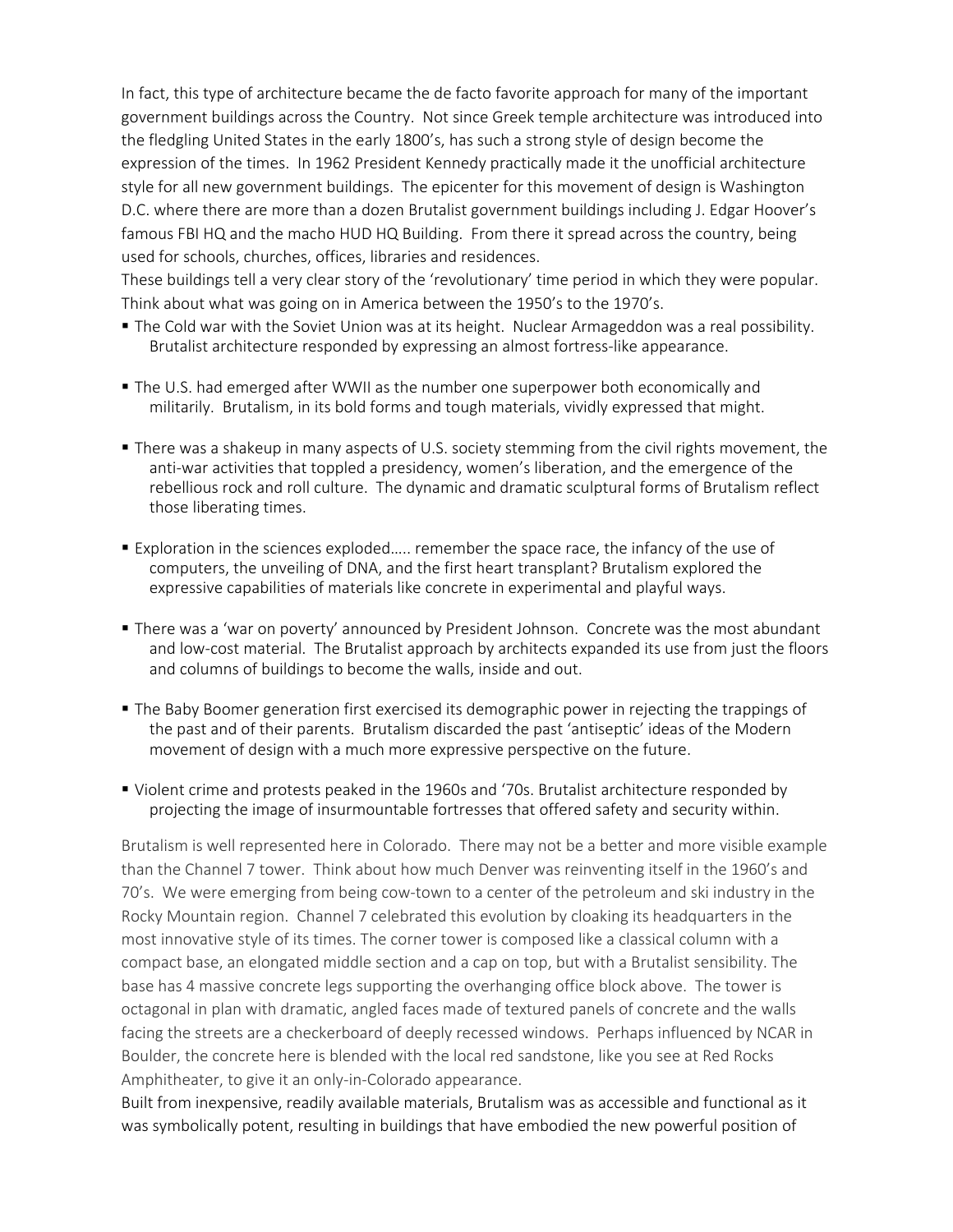America in its ascendency. Brutalism wasn't only an architecture that shaped the future or confronted the past — it was an architecture that expressed American power, freedom and democracy.

I urge the City Landmarks Board to do what you can to encourage the developer to preserve the remarkable corner tower at 123 Speer Blvd., as an important element for their new development.

Respectfully……………

………Leonard Segel [thesegels@comcast.net](mailto:thesegels@comcast.net)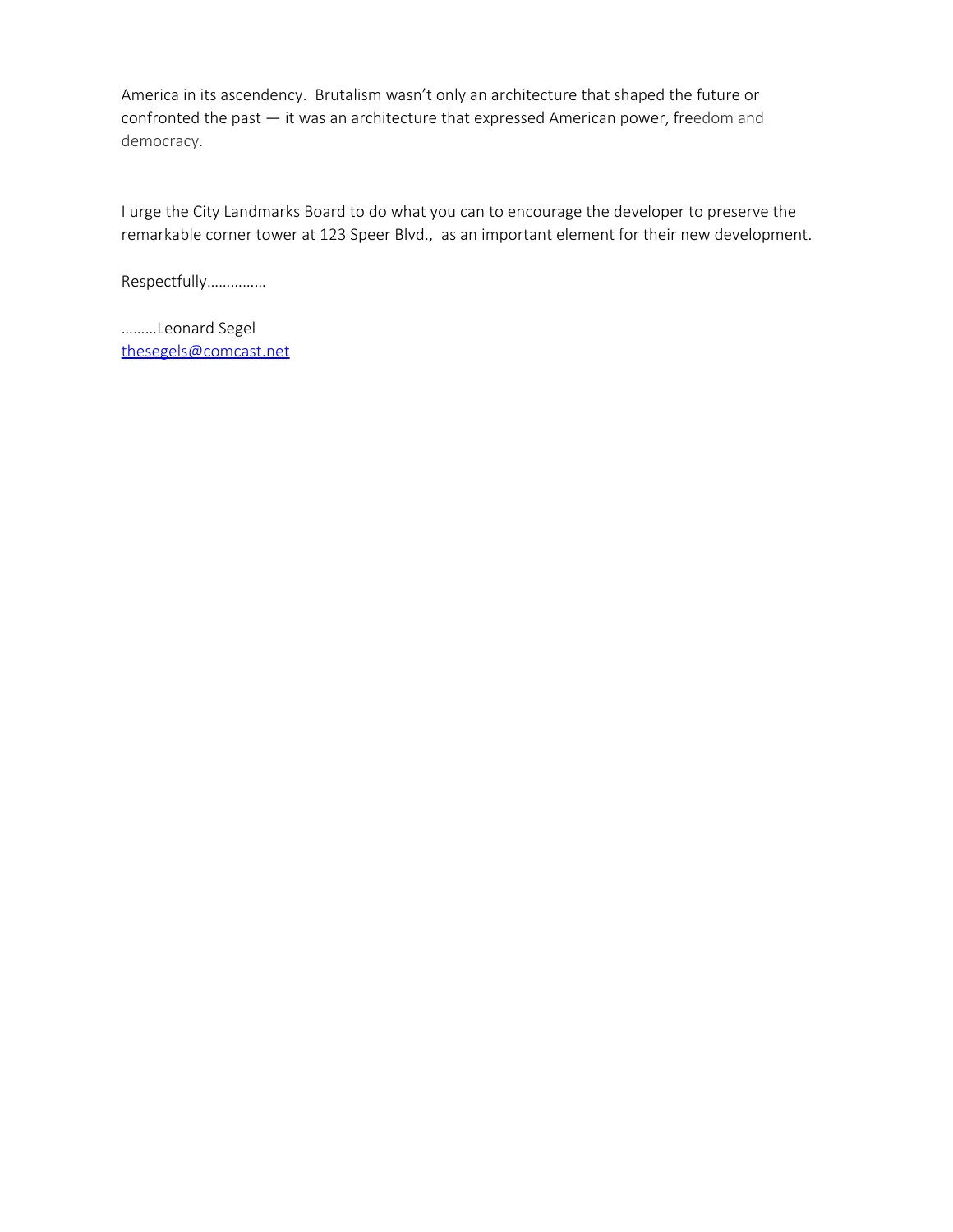| From:    | clownfish                                                           |
|----------|---------------------------------------------------------------------|
| To:      | Landmark - Community Planning and Development                       |
| Subject: | [EXTERNAL] The "Channel 7 Building" application for Landmark Status |
| Date:    | Wednesday, March 17, 2021 3:40:32 PM                                |

Dear Landmark Preservation Commission,

 I strongly support Landmark Status for the KLZ Communications Center, also known as the Channel 7 Building, at 130 E. Speer Blvd. in Denver. This is an iconic and stylish building located just across the street from the building complex that used to house Racine's Restaurant, which unfortunately will soon be up for sale because the present owners have decided they can not afford to keep it open during the pandemic crisis that has hit our city's restaurant sector especially hard during the last year.

 Considering growing number of demolished buildings now being used as plots for ever-newer and larger buildings in the wider downtown area of Denver, including this area, now is the time to save our treasured landmark structures for future generations of Denverites to use, view, and enjoy. This building is still especially usable in its present state, so that taxpayers will not have to fund the renovation of it, nor the cost of demolishing it and putting up yet another skyscraper--God knows we have enough of those!

 Please vote to keep this beautifully designed building standing by granting it Landmark status, and thank you for all your do!

Sincerely,

 Scott Vickers 1440 N. Franklin Street Denver, CO 80218 clownfish@riseup.net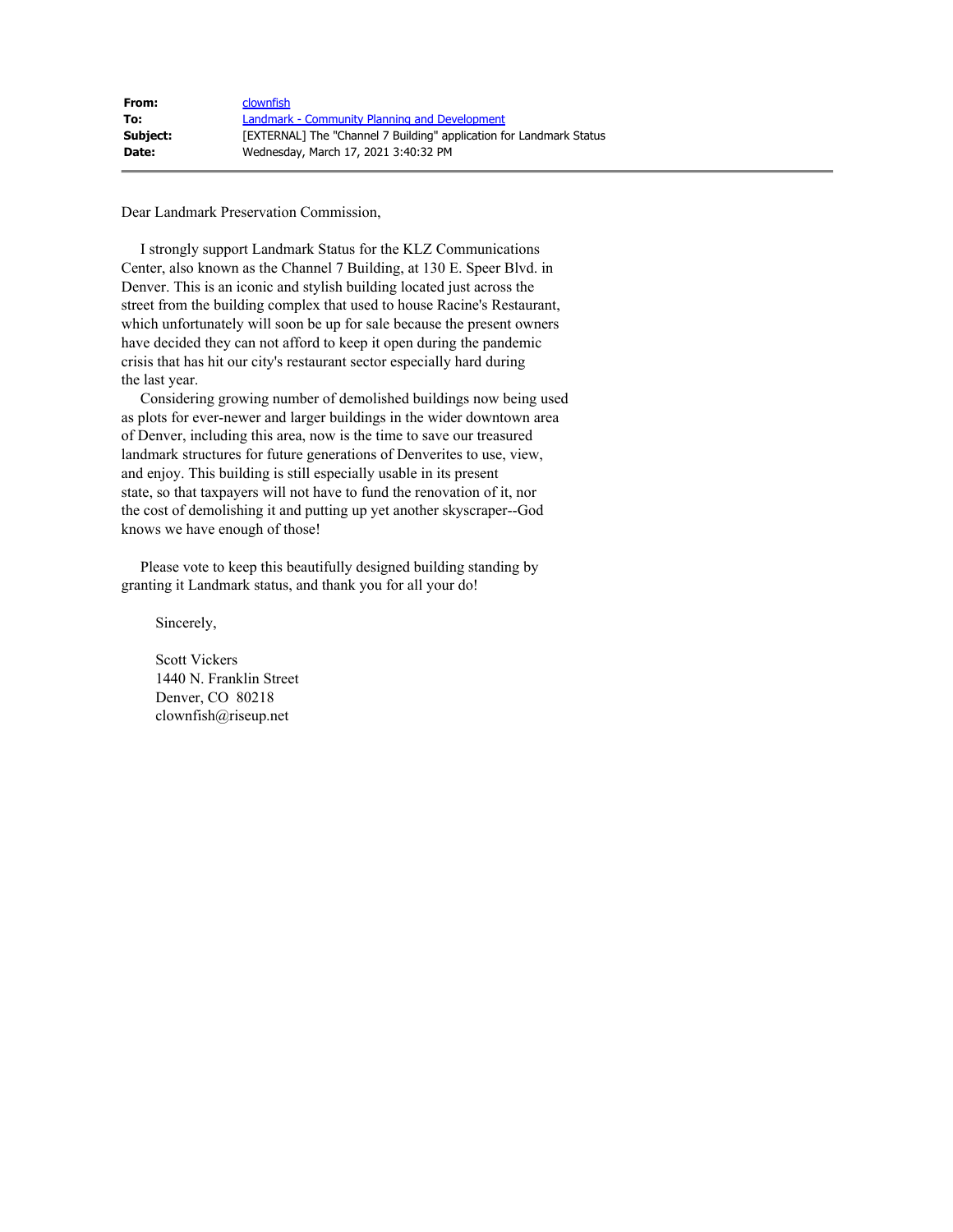| Laurie Kepros                                            |
|----------------------------------------------------------|
| Landmark - Community Planning and Development            |
| <b>TEXTERNAL1 Please Landmark the Channel 7 Building</b> |
| Thursday, March 25, 2021 10:52:44 AM                     |
|                                                          |

I am a Denver homeowner writing in support of the application to Landmark the Channel 7 Building. This gateway to downtown on the edge of Speer contributes to the diversity of Denver's architecture in a way that is rapidly vanishing. Notably, today's piece in the Washington Post about Brutalism highlights not only the historical lessons to be gained by preserving examples of this style of building but also that -- without protective action -- its extinction is looming in other major US cities: [https://www.washingtonpost.com/dc-md-va/2021/03/25/brutalist-architecture-washington-dc/?](https://urldefense.com/v3/__https://www.washingtonpost.com/dc-md-va/2021/03/25/brutalist-architecture-washington-dc/?utm_campaign=wp_post_most&utm_medium=email&utm_source=newsletter&wpisrc=nl_most&carta-url=https*3A*2F*2Fs2.washingtonpost.com*2Fcar-ln-tr*2F313a6de*2F605cb5479d2fda4c881bc270*2F59dfeeff9bbc0f0e67f44896*2F46*2F70*2F605cb5479d2fda4c881bc270__;JSUlJSUlJSUlJQ!!M87Ej6RJKlw!ETdGeBJEjFeMpGUpzdc9Ws_ox3EM4YzFoa0_P9xvA8YtY9ImEeWBamG6kHF0dDHl1A$) [utm\\_campaign=wp\\_post\\_most&utm\\_medium=email&utm\\_source=newsletter&wpisrc=nl\\_most&carta](https://urldefense.com/v3/__https://www.washingtonpost.com/dc-md-va/2021/03/25/brutalist-architecture-washington-dc/?utm_campaign=wp_post_most&utm_medium=email&utm_source=newsletter&wpisrc=nl_most&carta-url=https*3A*2F*2Fs2.washingtonpost.com*2Fcar-ln-tr*2F313a6de*2F605cb5479d2fda4c881bc270*2F59dfeeff9bbc0f0e67f44896*2F46*2F70*2F605cb5479d2fda4c881bc270__;JSUlJSUlJSUlJQ!!M87Ej6RJKlw!ETdGeBJEjFeMpGUpzdc9Ws_ox3EM4YzFoa0_P9xvA8YtY9ImEeWBamG6kHF0dDHl1A$)[url=https%3A%2F%2Fs2.washingtonpost.com%2Fcar-ln](https://urldefense.com/v3/__https://www.washingtonpost.com/dc-md-va/2021/03/25/brutalist-architecture-washington-dc/?utm_campaign=wp_post_most&utm_medium=email&utm_source=newsletter&wpisrc=nl_most&carta-url=https*3A*2F*2Fs2.washingtonpost.com*2Fcar-ln-tr*2F313a6de*2F605cb5479d2fda4c881bc270*2F59dfeeff9bbc0f0e67f44896*2F46*2F70*2F605cb5479d2fda4c881bc270__;JSUlJSUlJSUlJQ!!M87Ej6RJKlw!ETdGeBJEjFeMpGUpzdc9Ws_ox3EM4YzFoa0_P9xvA8YtY9ImEeWBamG6kHF0dDHl1A$)[tr%2F313a6de%2F605cb5479d2fda4c881bc270%2F59dfeeff9bbc0f0e67f44896%2F46%2F70%2F605cb5479d2fda4c881bc270](https://urldefense.com/v3/__https://www.washingtonpost.com/dc-md-va/2021/03/25/brutalist-architecture-washington-dc/?utm_campaign=wp_post_most&utm_medium=email&utm_source=newsletter&wpisrc=nl_most&carta-url=https*3A*2F*2Fs2.washingtonpost.com*2Fcar-ln-tr*2F313a6de*2F605cb5479d2fda4c881bc270*2F59dfeeff9bbc0f0e67f44896*2F46*2F70*2F605cb5479d2fda4c881bc270__;JSUlJSUlJSUlJQ!!M87Ej6RJKlw!ETdGeBJEjFeMpGUpzdc9Ws_ox3EM4YzFoa0_P9xvA8YtY9ImEeWBamG6kHF0dDHl1A$)

It is unfortunate that the owners have been unwilling to find a solution that would allow redevelopment of the building while still preserving key characteristics of this style. Examples of thoughtless redevelopment which are indifferent to the history and character of Denver's communities are already too easy to find.

Sincerely, Laurie Rose Kepros 1725 N Marion Street Denver, CO 80218 [lauriekepros@gmail.com](mailto:lauriekepros@gmail.com)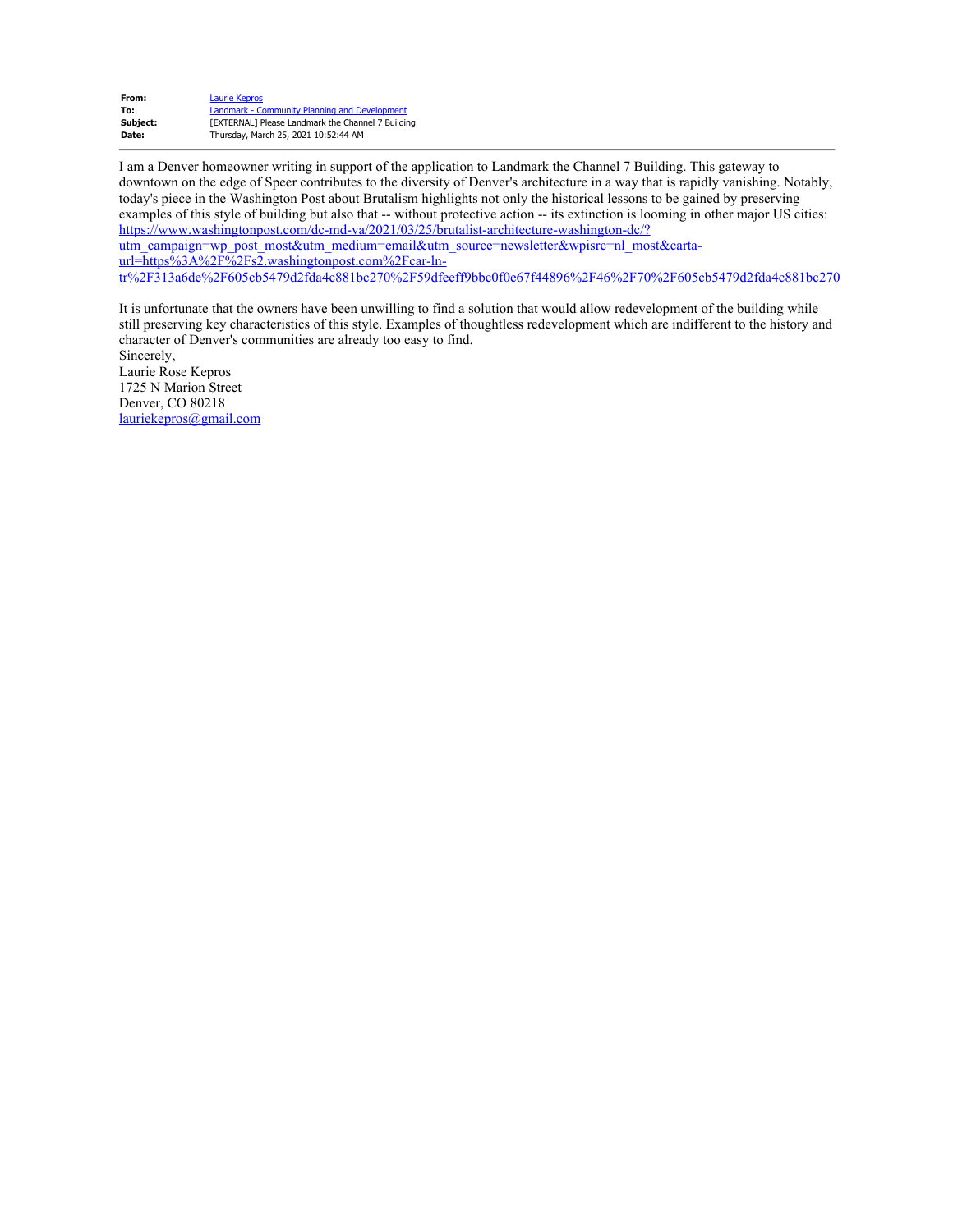Dear Sir or Madam,

I am writing in opposition to the landmark designation application for the Denver7 Building at 123 Speer Boulevard. I oppose the idea for three reasons:

- 1. The reasons cited regarding the building's involvement in the telecom history of Denver has nothing to do with the building and everything to do with the occupant. This is an office building, plain and simple. The history of Denver7 is important to the city, but what matters is the work of the reporters, editors, and other staff, not where they showed up for meetings.
- 2. The application cites the building's Brutalist architecture. We already have other examples of such architecture, from the I.M. Pei building at Court Place to the Federal Reserve Building. Moreover, of all the architectural styles to preserve, Brualism seems like the last one.
- 3. The owner and longtime user opposes landmarking, and landmarking would prevent a plan to add more housing stock to Denver at a time when real estate prices are skyrocketing? What kind of city will Denver become if we start preventing owners from taking sensible steps with their properties? How many hardworking people have to be priced out of Denver before we realize that stopping new development is suicidal for even a great city like ours?

I hope the commission will reject the landmark designation application for the Denver7 building.

Best regards, Fedor Lafayette Street Denver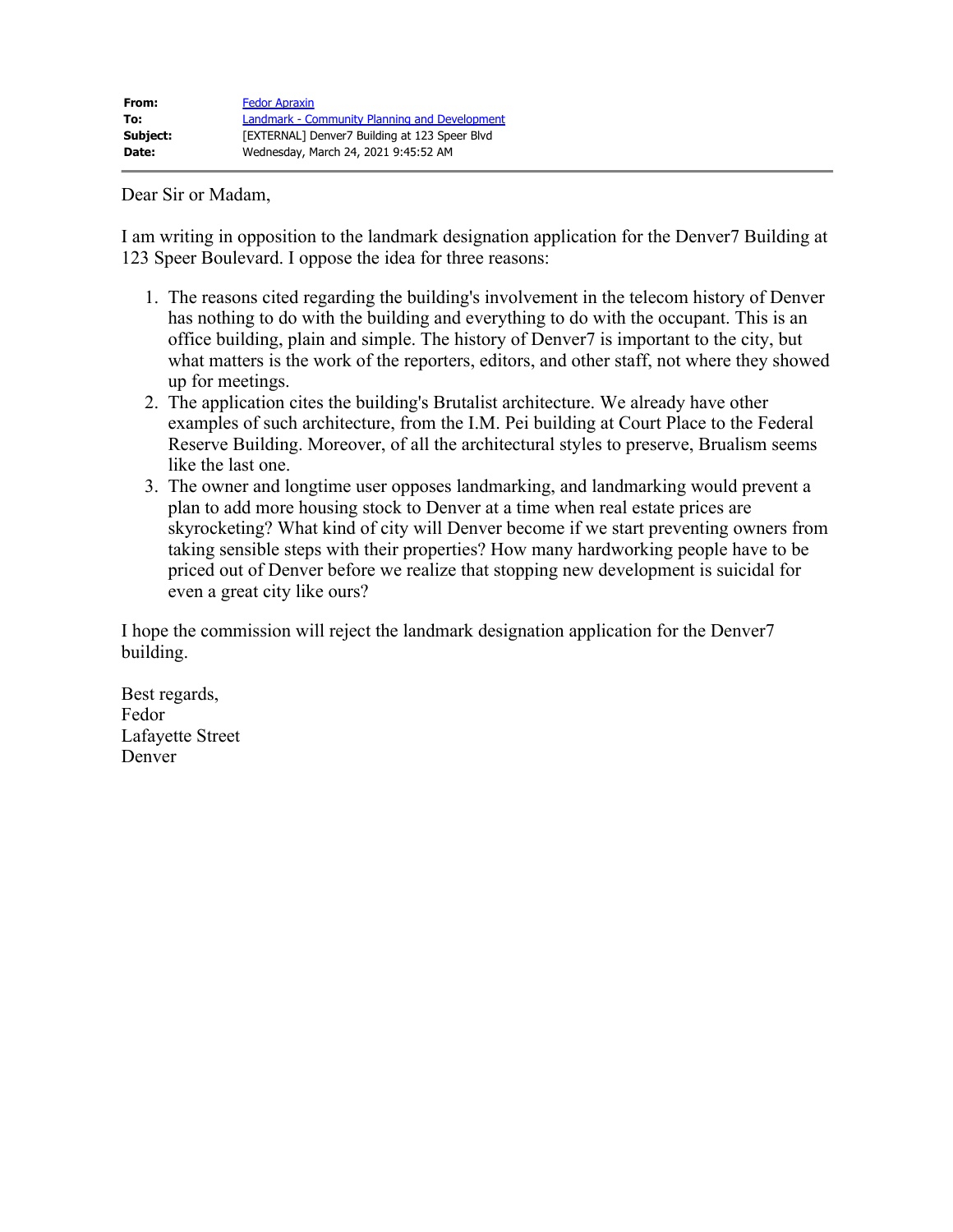| From:    | David Engelken                                                                              |
|----------|---------------------------------------------------------------------------------------------|
| To:      | Landmark - Community Planning and Development                                               |
| Cc:      | brad.cameron; Michael Henry; David Lynn Wise; Craig Bill Angela Vanderlan; Sharon Nunnally; |
|          | 316djw@gmail.com, David Engelken                                                            |
| Subject: | [EXTERNAL] Preserving the Channel 7 Building                                                |
| Date:    | Wednesday, March 10, 2021 11:32:30 AM                                                       |

Dear Landmark Commission members,

As a key founder as well as resident in our Humboldt Street/Park Avenue Addition Historic District neighborhood, I would love it if you could help guide a reasonably added-density solution for the distinctive Channel 7 Building, preserving its important architecture and history as the centerpiece in that solution.

Our neighborhood has been served again and again in our own restoration and preservation work over several decades by repeated community-responsive coverage from the very dedicated Channel 7 staff. In the pre-email days we often made hand-delivered press drops there in support of our work, always being treated with follow-up consideration and very frequent, high quality and high-profile coverage...thus our special affection for that particular building. Given its importance to us in restoring and preserving even our little slice of the metro area, the effects of the work from within that building's history would be very tough to estimate, in service to the entire metro area through all these decades...a vital heritage of crucially communicating and shaping our city's history.

Thank you for your consideration, and for your hard work for this beautiful city!

David Engelken Humboldt Street Neighborhood Association & Humboldt Street/Park Avenue Addition Landmark District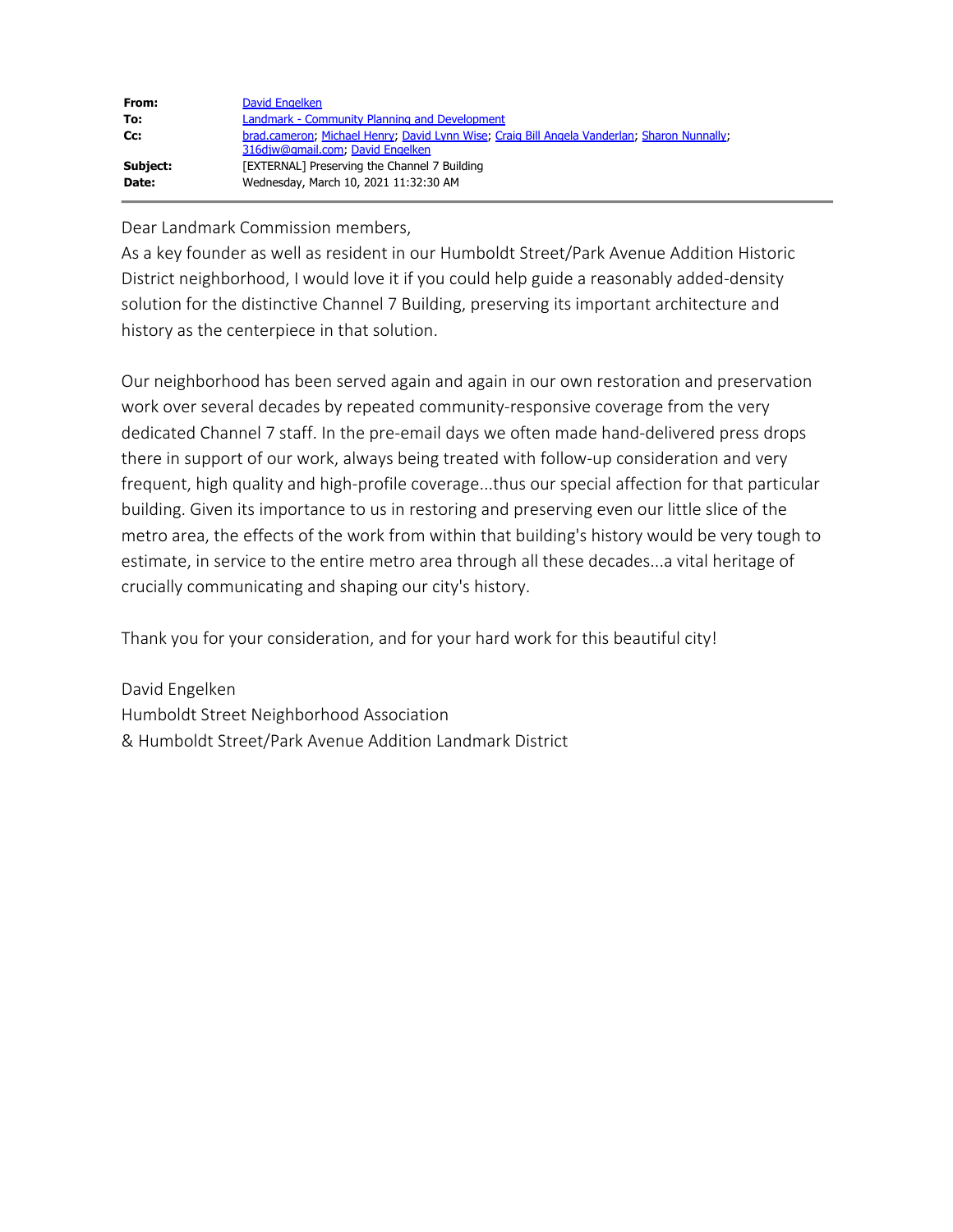Mary Voelz Chandler 836 East 17<sup>th</sup> Avenue, 1-C Denver, CO 80218

February 19, 2021 Denver Landmark Preservation Commission Community Planning & Development City and County of Denver 201 W. Colfax Ave., Dept. 205 Denver, CO 80202 [landmark@denvergov.org](mailto:landmark@denvergov.org)

To Members of the Denver Landmark Preservation Commission:

For two decades, I wrote about architecture, preservation, and art for *The Rocky Mountain News*, while producing two editions of the *Guide to Denver Architecture*. My interest in the architectural scene in Denver is still important, even though we have seen too many unfortunate changes in Denver's urban fabric.

What stands before us is a large corporation ready to scrape the Channel 7 Building (as it is now titled) at 123 Speer Boulevard: the office tower, stair tower, and the studio building. When gone, the land would undoubtedly leave a blank slate for apartment buildings.

The application to the city submitted by Scripps Media has noted that there was no distinguished architect, no appreciation for the architectural style, and no understanding of the cultural history of the complex that is highly visible. In this, I disagree: Scripps Media made a list of the items that meant to *them*, and attempted to provide the three strikes against preserving the complex to receive a Demolition & Certificates of Demolition Eligibility. The applicant wrote this:

- 1. To allow greater flexibility in the conveyance, we are submitting this Application for Certificate of Non-Historic Status to allow for the total demolition of all existing buildings in favor of structures that better accommodate current occupancy trends.
- 2. The nondescript structures do not carry any known architectural significance. To our knowledge, the structures were not designed by a recognized architect or master builder and do not contain any elements of design, engineering or materials that appear innovative. To the extent that they are considered Brutalist architecture, the City contains better examples of Brutalist architecture. What's more, given the structures' unremarkable nature, they cannot be said to portray the environment of a particular people or development with a distinctive style.
- 3. The Property is not in a "prominent location," historic district, or area that is an established, familiar and orienting feature of contemporary Denver. As the structures boast no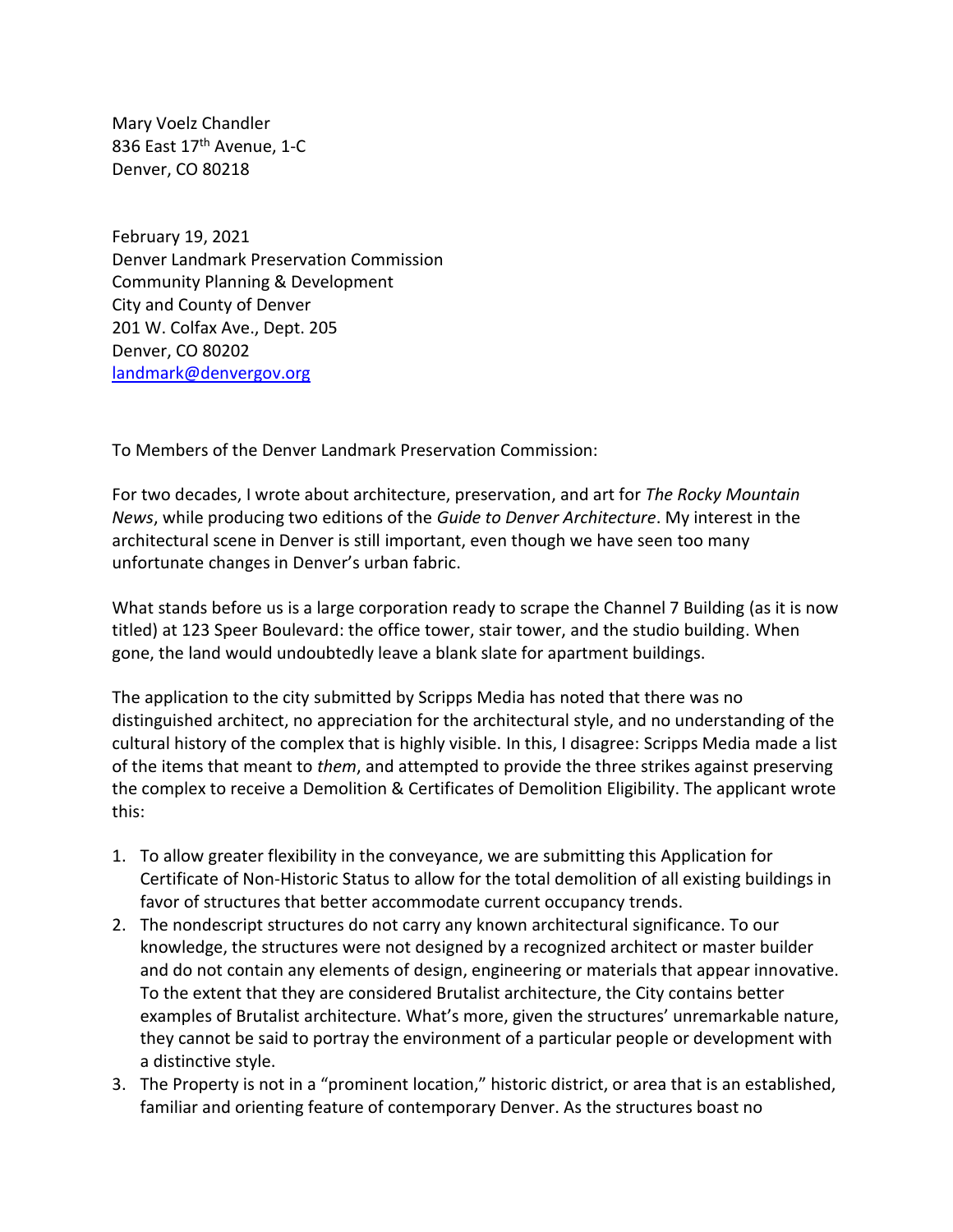particular architectural or geographic significance, they neither make a special contribution to the City's distinctive character nor promote understanding or appreciation of the urban environment.

There is quite a lot of information to counter the owner's application, in terms of 123 Speer Boulevard and the architect who designed it with fine gestural integrity.

First: Rather than accommodating "current occupancy trends," there are ways to look at adaptive re-use for this building, which is in fine condition even after it was built in 1969.

Second: There certainly was an architectural firm – Raymond Bowers of Fulmer & Bowers – that has been credited for designing several acclaimed TV and radio stations in numerous cities. Bowers chose a prominent style called Brutalism for the Denver Channel 7 building, which played a role in Modernism. The five-story tower is important in terms of its finely honed architecture and octagonal shape, its important coloration, and the idea of including a layer of crushed Colorado Red Rock set against and contrasting with the massive gray concrete frames. For years, concrete has been somewhat covered up (or ignored), but Brutalism honored the material for its contribution for sturdy and long-lasting buildings. The applicant said there were better examples, but there are very few Brutalist buildings in downtown Denver (like three, not counting the Denver Channel 7 building).

Third: The office tower and the stair tower are certainly located in a "prominent location." With five stories, the Channel 7 Building serves as a beacon and a guide post to those who are entering downtown via Lincoln Street and / or Speer Boulevard.

The style and the word Brutalism have often been tarnished because of the imposing buildings that rely on concrete and weighty massing, but Denver has few examples of this style. In terms of the office tower, the weight of the building offers a balance that hovers above a smaller base on the ground. The loss of this tower would be a loss for Denver's evolving architectural history. As well, there has been a resurgence of interest in Brutalism because of its evocative angles and abstractions that promote the importance of this style.

The application for designation of Denver Channel 7 offers a powerful description:

"The building is comprised of three main masses: the imposing five-story octagonal office tower, five-story stair or utility tower, and two-story studio. The primary mass is the office tower, which is formed by the dramatic juxtaposition of a heavy octagonal volume cantilevering off of a taller, narrower core. The complex shape of the office tower is itself then contrasted with the simpler, vertically oriented stair tower in the middle of the whole composition, and the low mass of the studio building which spreads over the northern end of the parcel right to the sidewalk. The interplay of these masses creates a bold open front along Speer Boulevard that narrows and then drops towards the rear of the site as the number of windows diminishes as well.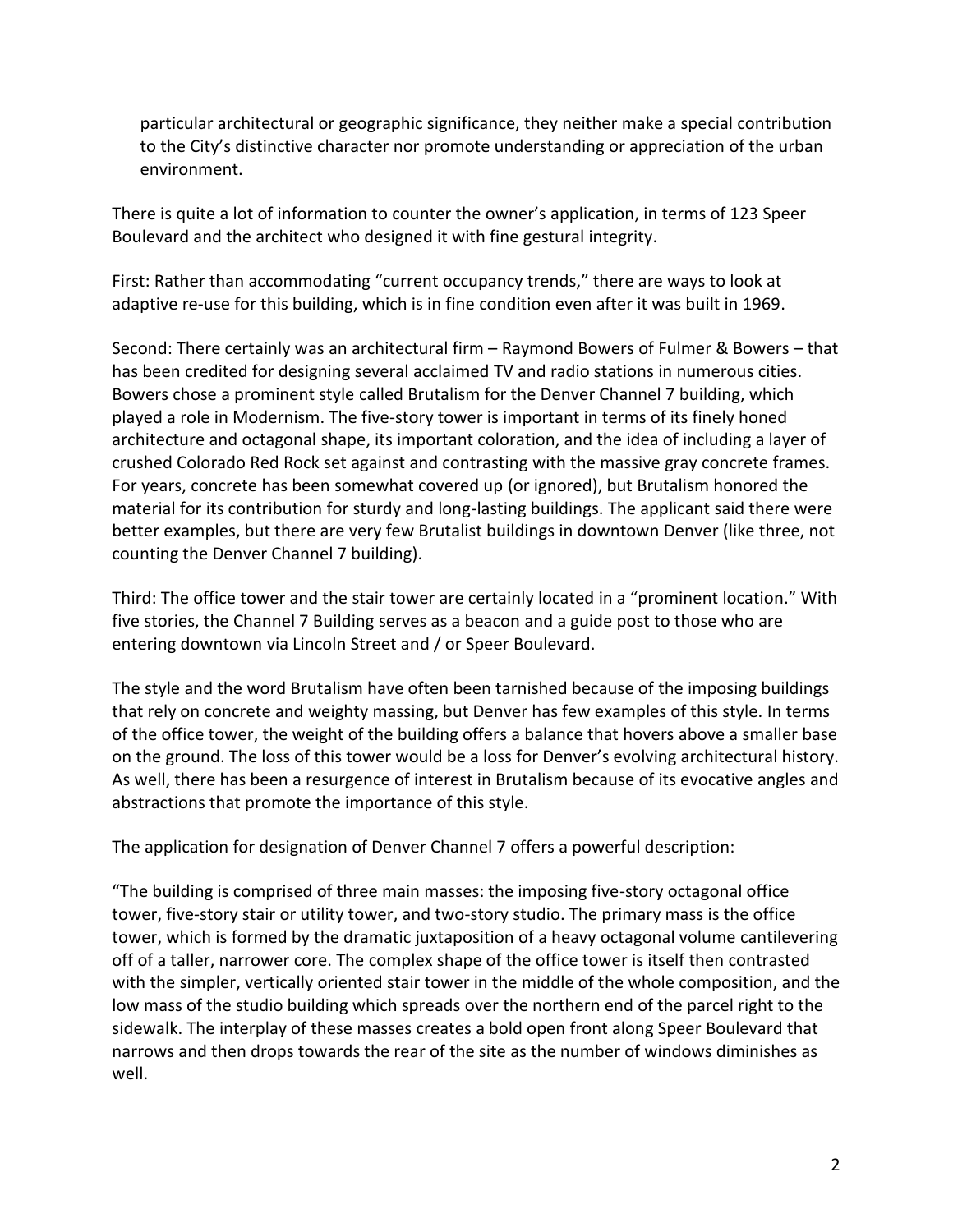"The building's materiality expands on the drama of the massing through a contrast between the exposed grey concrete structure and crushed Colorado Red Rock panels. The exposed concrete structure is limited to the office tower, where the cantilevered octagonal mass is the most structurally tenuous piece of the design. The stout piers visible at ground level highlight the smaller footprint of the square core, while beams and columns balloon outward and upward as if straining to keep the expanding red walls contained. Between the grey beams, the modular panels of crushed Red Rock alternate between solid walls and expanses of deeply inset window surrounds that make the whole structure appear heavier as it precariously sits on its small footprint."

Finally, the Landmark Preservation Commission's staff supports:

"(1) The structure or district maintains it integrity;

"(2) The structure or district is more than 30 years old, or is of exceptional importance; and

"(3) "The structure or district meets at least 3 of the following 10 criteria:

"☒It has a direct association with a significant historic event or with the historical development of the city, state, or nation;

" $\boxtimes$ It embodies the distinctive visible characteristics of an architectural style or type; "☒It represents an established and familiar feature of the neighborhood, community or contemporary city, due to its prominent location or physical characteristics;

" $\mathbb Z$ It promotes understanding and appreciation of the urban environment by means of distinctive physical characteristics or rarity."

Finally, the unrelenting demolitions in Denver over the past decade (or more) have disrupted the history of the architectural timeline and understanding of design in this city. As buildings are torn down because of financial reasons, this city is losing its history, which eventually will look like any city in America. As an alternative, a creative architect (and owner) would consider adaptive re-use for Denver Channel 7, not tear it down.

To Members of the Denver Landmark Preservation Commission, thank you for your time and consideration.

Sincerely,

# **Mary Voelz Chandler**

Mary Voelz Chandler [ChandlerRMN@hotmail.com](mailto:ChandlerRMN@hotmail.com) 303.916.7345

CC: Brad Cameron, President of Neighbors for Greater Capitol Hill, [bwillcameron@comcast.net](mailto:bwillcameron@comcast.net) Michael Henry, Secretary of Neighbors for Greater Capitol Hill, [michaelhenry824@comcast.net](mailto:michaelhenry824@comcast.net) David Lynn Wise, AIA, Architect, [david@davidlynnwise.com](mailto:david@davidlynnwise.com)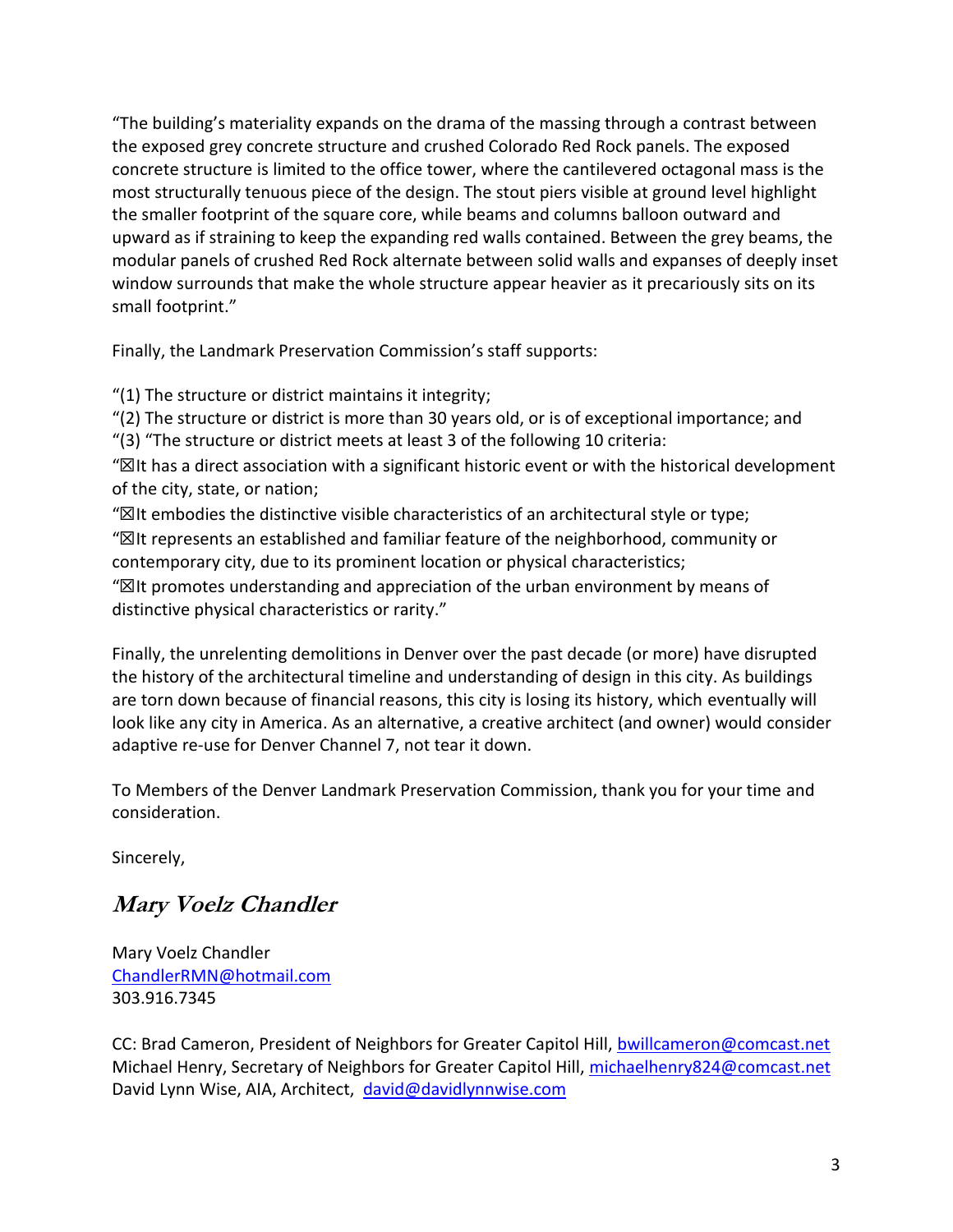# **Corbett AHS, Inc.**



**Architectural History Services Kathleen Corbett, Ph.D.**

4659 E. Amherst Avenue Denver, Colorado 80222 mobile 925.351.7417 kcorb58@gmail.com

March 5, 2021

TO: [landmark@denvergov.org](mailto:landmark@denvergov.org) CC: dencc@denvergov.org

Re: 123 East Speer Boulevard Landmark Designation - SUPPORT

I'm writing to add my voice to those of the many Denverites who believe that the KLZ Communications Center/KMGH Channel 7 Building at 123 East Speer Boulevard is a significant work of architecture and important to the city's history. It is beyond doubt worth saving. The applicants have made strong cases for seven of the criteria for landmarking, far exceeding the three required.

This building is more than just the gateway to Downtown for the northbound. It's an emblem of a time when Denver was still working hard to shed its image as a "cowtown" (remember flinching at that descriptor?) and achieve recognition as a world class city with a booming energy-based economy. The expansion of television's reach in the 1960s was an inexorable part of this effort, and no other building in the city represents this so proudly as the KLZ Communications Center.

As the author of the application points out, Brutalist buildings in Downtown Denver are uncommon, and this example is, through its fortuitous siting and its remarkable ability to invoke the Morrison Formation sandstone of the Front Range while adhering rigorously to the core principles of modernism, one of the most notable. Some find Brutalist buildings unlovable, but that subjective judgement doesn't diminish their importance in the history of architecture.

I strongly encourage you to approve this application. In my estimation, it has unequivocally proven that the KLZ Communications Center meets the criteria for Landmark designation and, further, that it should be allowed to continue as one of the best symbols in the cityscape of the period when Denver went from regional hub to one of the most important cities in the nation.

Sincerely,

Kathleen Corbett Architectural Historian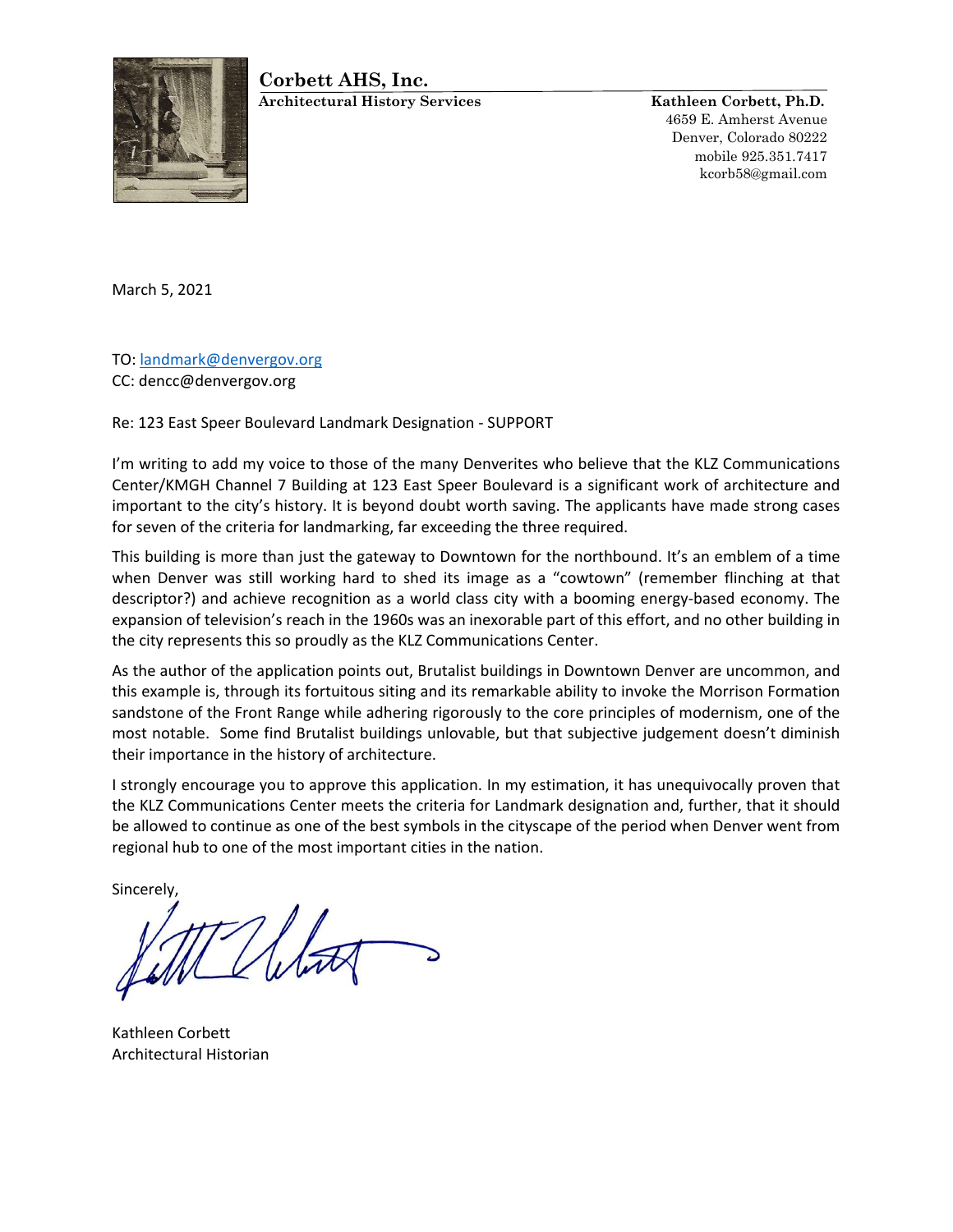Community Planning and Development December 11, 2021 Denver Landmark Preservation 201 West Colfax, Dept. 205 Denver, CO 80202 p: 720.865.2709 f: 720.865.3050

[www.denvergov.org/preservation](http://www.denvergov.org/preservation)

#### To whom it may concern:

This letter is written in opposition to the Certificate of Non-Historic Status application for 123 Speer Boulevard being presented by the building's out-of-town owners.

As someone that has spent the last thirty years researching and writing about modern and contemporary architecture in Denver, I want to say unequivocally that the 1969 KMGH-TV Studio and Offices at 123 Speer Boulevard is a significant structure that is a top tier example of Brutalist architecture in the city. That it is prominently sited and that it reflects the development of mass communications in the mid-20<sup>th</sup> century in the United States.

### Architectural significance:

Embodying the defining characteristics of Brutalism, a term coined by Charles Jencks in 1977, 123 Speer Boulevard features 1) robust, over-scaled proportions; 2) a complex formal arrangement of building's volumes; 3) with the expression of its structural features; 4) thick vertical piers; 5) the use of cast-inplace concrete and cast aggregate panels; 6) the expression of the fenestration in the form of 7) vertical windows that are 8) deeply recessed; 9) the top of the walls are eave-less; and; 10) there are flat roofs.

123 Speer Boulevard displays a high level of construction craft and it is in very good original condition. Of particular distinction is the rhythm of the expertly done gray cast-in-place concrete juxtaposed to the pre-cast red aggregate panels.

The designer of 123 Speer Boulevard was Raymond Bowers, working for the firm of Fulmer & Bowers based in Princeton, New Jersey, which made a specialty of designing television studios in the mid-20th century.

#### Geographic significance:

123 Speer Boulevard is prominently sited at the intersection of Lincoln Street and Speer Boulevard and is visible for blocks in all directions being a well-known landmark on the outskirts of the central business district. Its distinctive appearance and massing which together with the substantial quality of its